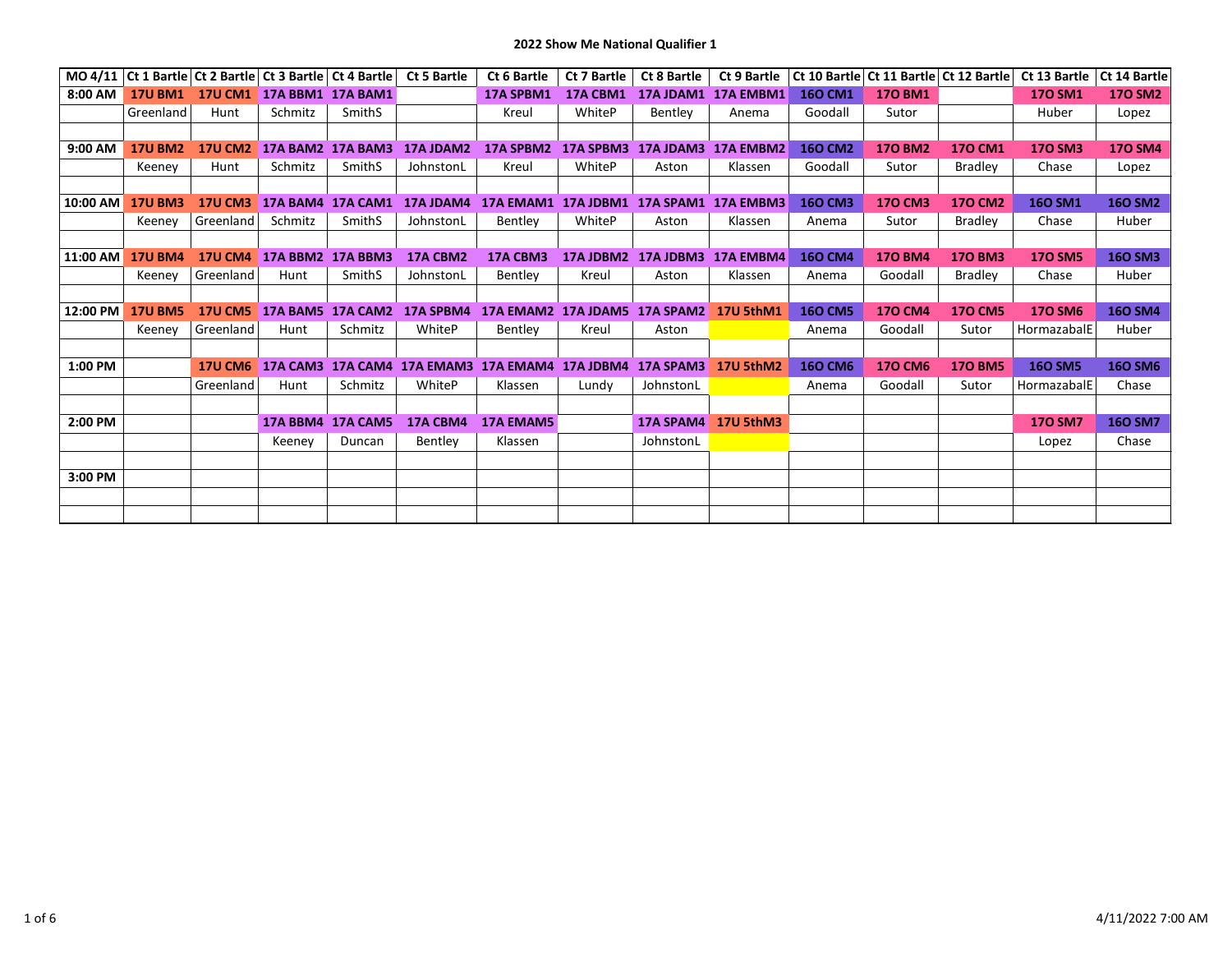## **2022 Show Me National Qualifier 1**

| MO 4/11  | Ct 15 Bartle    |                 |                 |                 |                  |                 |                |                |                |                |                |                | Ct 16 Bartle Ct 17 Bartle Ct 18 Bartle Ct 19 Bartle Ct 20 Bartle Ct 21 Bartle Ct 22 Bartle Ct 23 Bartle Ct 24 Bartle Ct 25 Bartle Ct 26 Bartle Ct 27 Bartle Ct 28 Bartle Ct 28 Bartle |                |
|----------|-----------------|-----------------|-----------------|-----------------|------------------|-----------------|----------------|----------------|----------------|----------------|----------------|----------------|---------------------------------------------------------------------------------------------------------------------------------------------------------------------------------------|----------------|
| 8:00 AM  | <b>15U GM1</b>  | <b>15U GM2</b>  | <b>15U GM3</b>  | <b>15U GM4</b>  | <b>15U BAM1</b>  | <b>15U BAM2</b> | <b>15U DM1</b> | <b>17U SM1</b> | <b>17U SM2</b> | <b>17L CM1</b> | <b>17L CM2</b> | <b>17L SM1</b> | <b>17L SM2</b>                                                                                                                                                                        | <b>17L GM2</b> |
|          | HormazabalE     | RiveraJ         | Abbott          | SmithA          | Gunter           | <b>Norris</b>   | Martin         | Lundy          | Winters        | Snider         | Mercado        | Rodriguez      | Cooper                                                                                                                                                                                | Gard           |
|          |                 |                 |                 |                 |                  |                 |                |                |                |                |                |                |                                                                                                                                                                                       |                |
| 9:00 AM  | <b>15U GM6</b>  | <b>15U GM7</b>  | <b>15U GM10</b> | <b>15U GM11</b> | <b>15U SM2</b>   | <b>15U SM1</b>  | <b>15U DM2</b> | <b>15U DM5</b> | <b>17U SM3</b> | <b>17L BM1</b> | <b>17L BM2</b> | <b>17L GM5</b> | <b>17L GM4</b>                                                                                                                                                                        | <b>17L GM6</b> |
|          | HormazabalE     | Worsham         | Abbott          | SmithA          | lehl             | <b>Norris</b>   | Martin         | Lundy          | Pacheco        | Snider         | Mercado        | RiveraM        | Cooper                                                                                                                                                                                | Gard           |
|          |                 |                 |                 |                 |                  |                 |                |                |                |                |                |                |                                                                                                                                                                                       |                |
| 10:00 AM | <b>15U GM5</b>  | <b>15U GM8</b>  | <b>15U GM9</b>  | <b>15U GM12</b> | <b>15U BAM3</b>  | <b>15U BAM4</b> | <b>15U DM3</b> | <b>15U DM4</b> | <b>17U SM4</b> | <b>17L CM3</b> | <b>17L CM6</b> | <b>17L SM3</b> | <b>17L SM4</b>                                                                                                                                                                        | <b>17L SM5</b> |
|          | HormazabalE     | Worsham         | RiveraJ         | SmithA          | lehl             | Gunter          | Martin         | Lundy          | Pacheco        | Winters        | Mercado        | RiveraM        | Rodriguez                                                                                                                                                                             | Gard           |
|          |                 |                 |                 |                 |                  |                 |                |                |                |                |                |                |                                                                                                                                                                                       |                |
| 11:00 AM | <b>15U GM13</b> | <b>15U GM14</b> | <b>15U GM15</b> | <b>15U GM16</b> | <b>15U BAM6</b>  | <b>15U BAM5</b> | <b>15U DM6</b> | <b>15U DM7</b> | <b>17U SM5</b> | <b>17L CM4</b> | <b>17L CM5</b> | <b>17L BM6</b> | <b>17L BM3</b>                                                                                                                                                                        | <b>17L GM8</b> |
|          | Lopez           | Worsham         | RiveraJ         | Abbott          | lehl             | Gunter          | <b>Norris</b>  | Lundy          | Pacheco        | Winters        | Snider         | RiveraM        | Rodriguez                                                                                                                                                                             | Cooper         |
|          |                 |                 |                 |                 |                  |                 |                |                |                |                |                |                |                                                                                                                                                                                       |                |
| 12:00 PM | <b>15U SM6</b>  | <b>15U SM5</b>  | <b>15U SM4</b>  | <b>15U SM3</b>  | <b>15U 5th</b>   | <b>15U BAM7</b> | <b>15U DM8</b> |                | <b>17U SM6</b> | <b>17L CM7</b> | <b>17L CM8</b> | <b>17L BM5</b> | <b>17L BM4</b>                                                                                                                                                                        | <b>17L SM8</b> |
|          | Lopez           | SmithA          | RiveraJ         | Abbott          | Martin           | Gunter          | <b>Norris</b>  |                | Mercado        | Winters        | Snider         | Baker          | Rodriguez                                                                                                                                                                             | Cooper         |
|          |                 |                 |                 |                 |                  |                 |                |                |                |                |                |                |                                                                                                                                                                                       |                |
| 1:00 PM  | <b>15U GM17</b> | <b>15U GM18</b> | <b>15U SM7</b>  | <b>15U SM8</b>  | 15U 5thM2        | <b>15U BAM8</b> |                |                | <b>17U SM7</b> | <b>17L CM9</b> |                | <b>17L BM8</b> | <b>17L BM7</b>                                                                                                                                                                        | <b>17L SM9</b> |
|          | Bradley         | SmithA          | <b>Buss</b>     | Abbott          | Martin           | lehl            |                |                | Mercado        | Winters        |                | Baker          | RiveraM                                                                                                                                                                               | Cooper         |
|          |                 |                 |                 |                 |                  |                 |                |                |                |                |                |                |                                                                                                                                                                                       |                |
| 2:00 PM  | <b>15U GM19</b> |                 | <b>15U SM9</b>  |                 | <b>15U 5thM3</b> | <b>15U BAM9</b> |                |                |                |                |                |                | <b>17L BM9</b>                                                                                                                                                                        |                |
|          | Huber           |                 | <b>Buss</b>     |                 | RiveraJ          | lehl            |                |                |                |                |                |                | RiveraM                                                                                                                                                                               |                |
|          | <b>Bradley</b>  |                 |                 |                 |                  |                 |                |                |                |                |                |                |                                                                                                                                                                                       |                |
| 3:00 PM  | <b>15U GM20</b> |                 |                 |                 |                  |                 |                |                |                |                |                |                |                                                                                                                                                                                       |                |
|          |                 |                 |                 |                 |                  |                 |                |                |                |                |                |                |                                                                                                                                                                                       |                |
|          |                 |                 |                 |                 |                  |                 |                |                |                |                |                |                |                                                                                                                                                                                       |                |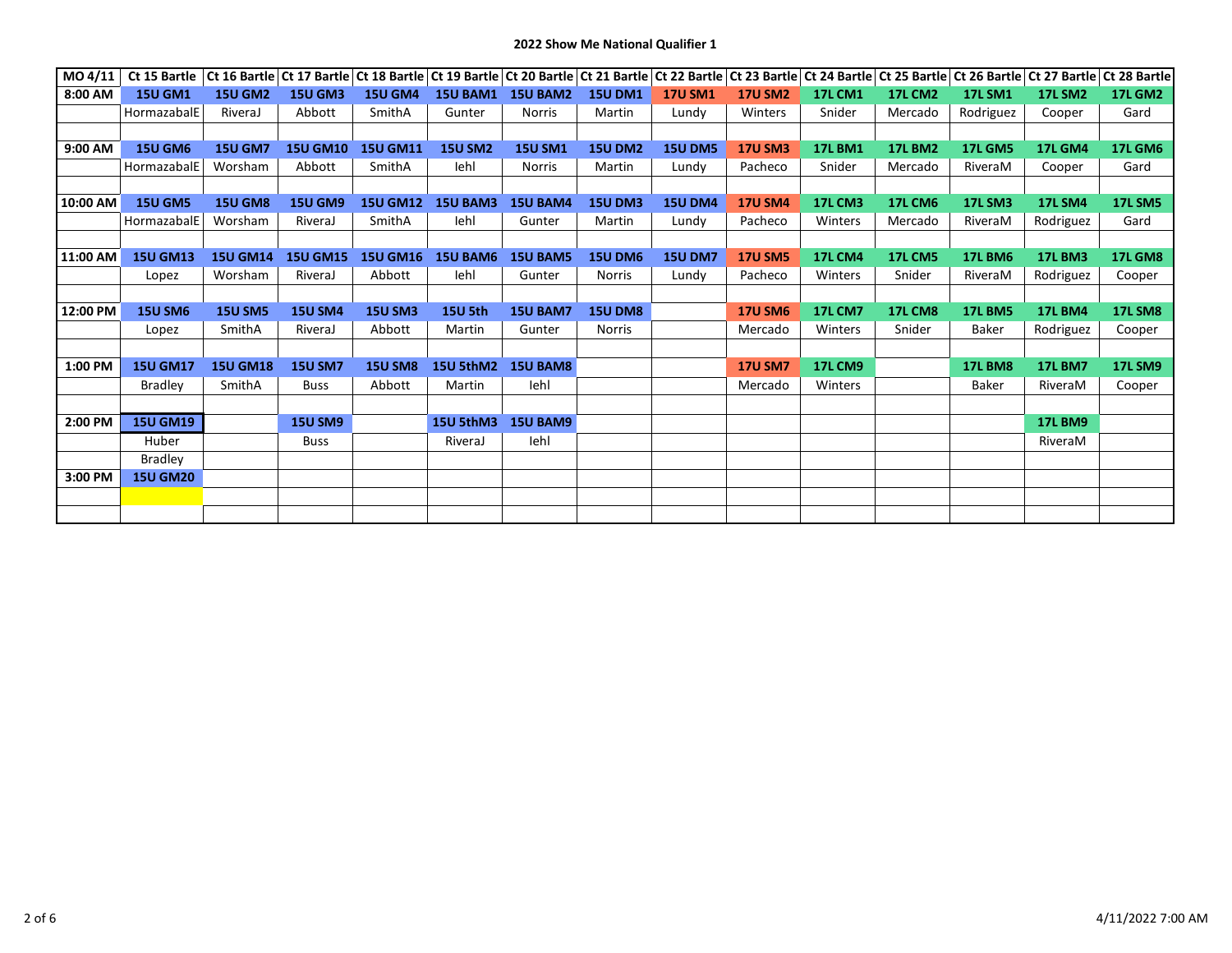| MO 4/11  |                 |                | Ct 29 Bartle Ct 30 Bartle Ct 31 Bartle Ct 32 Bartle Ct 33 Bartle Ct 34 Bartle |                |                |                 | Ct 35 Bartle    | Ct 36 Bartle    | Ct 37 Bartle    | Ct 38 Bartle   | Ct 39 Bartle   |                  | Ct 40 Bartle   Ct 41 Bartle   Ct 42 Bartle |                |
|----------|-----------------|----------------|-------------------------------------------------------------------------------|----------------|----------------|-----------------|-----------------|-----------------|-----------------|----------------|----------------|------------------|--------------------------------------------|----------------|
| 8:00 AM  | <b>17L GM1</b>  | <b>16L SM1</b> | <b>16L SM2</b>                                                                | <b>16L GM1</b> | <b>16L GM2</b> | <b>16A GM5</b>  | <b>16A GM4</b>  | <b>16A GM8</b>  | <b>16A GM1</b>  | <b>17U GM1</b> | <b>17U GM4</b> |                  | 150 GP1M1 150 GP2M1                        | <b>150 SM1</b> |
|          | Hiemke          | Lorimer        | Garlitz                                                                       | Corona         | Catchpool      | McLearen        | Salmen          | <b>Sullins</b>  | WallenburgM     | Thomas         | WallenburgR    | Benedict         | Skinner                                    | Knuth          |
|          |                 |                |                                                                               |                |                |                 |                 |                 |                 |                |                | Ewart            | Brown                                      |                |
| 9:00 AM  | <b>17L GM3</b>  | <b>16L BM1</b> | <b>16L BM2</b>                                                                | <b>16L GM4</b> | <b>16L GM5</b> | <b>16A GM6</b>  | <b>16A GM3</b>  | <b>16A GM7</b>  | <b>16A GM2</b>  | <b>17U GM2</b> | <b>17U GM3</b> |                  | 150 GP1M2 150 GP2M2                        | <b>150 SM2</b> |
|          | Gonzalez        | Lorimer        | Garlitz                                                                       | <b>Buss</b>    | Catchpool      | McLearen        | Rhodes          | <b>Sullins</b>  | WallenburgM     | Taylor         | WallenburgR    | Ewart            | Brown                                      | Johannsen      |
|          |                 |                |                                                                               |                |                |                 |                 |                 |                 |                |                | Sepulveda        | Grandpre                                   |                |
| 10:00 AM | <b>17L SM6</b>  | <b>16L CM1</b> | <b>16L CM4</b>                                                                | <b>16L GM3</b> | <b>16L GM6</b> | <b>16L SM3</b>  | <b>16L SM4</b>  | <b>16L SM5</b>  | <b>16L SM6</b>  | <b>160 BM1</b> | <b>160 BM2</b> | <b>150 GP1M3</b> | <b>150 GP2M3</b>                           | <b>150 CM1</b> |
|          | Gonzalez        | Hiemke         | Garlitz                                                                       | <b>Buss</b>    | Corona         | McLearen        | Rhodes          | Salmen          | WallenburgM     | Taylor         | <b>Thomas</b>  | Sepulveda        | Brown                                      | Johannsen      |
|          |                 |                |                                                                               |                |                |                 |                 |                 |                 |                |                | Benedict         | Skinner                                    |                |
| 11:00 AM | <b>17L GM7</b>  | <b>16L CM2</b> | <b>16L CM3</b>                                                                | <b>16L BM3</b> | <b>16L BM6</b> | <b>16A GM11</b> | <b>16A GM10</b> | <b>16A GM12</b> | <b>16A GM9</b>  | <b>17U GM5</b> | <b>17U GM6</b> |                  | 150 GP1M4 150 GP2M4                        | <b>150 SM5</b> |
|          | Gonzalez        | Hiemke         | Lorimer                                                                       | <b>Buss</b>    | Corona         | Catchpool       | Rhodes          | Salmen          | <b>Sullins</b>  | WallenburgR    | Thomas         | Grandpre         | Ewart                                      | Johannsen      |
|          |                 |                |                                                                               |                |                |                 |                 |                 |                 |                |                | <b>Benedict</b>  | Skinner                                    |                |
| 12:00 PM | <b>17L SM7</b>  | <b>16L CM5</b> | <b>16L GM7</b>                                                                | <b>16L BM4</b> | <b>16L BM5</b> | <b>16L GM8</b>  | <b>16L SM7</b>  | <b>16A GM14</b> | <b>16A GM13</b> | <b>160 BM3</b> | <b>160 BM4</b> | <b>150 GP1M5</b> | <b>150 GP2M5</b>                           | <b>150 SM6</b> |
|          | Garlitz         | Hiemke         | Lorimer                                                                       | McLearen       | Corona         | Catchpool       | WallenburgM     | Salmen          | <b>Sullins</b>  | WallenburgR    | <b>Thomas</b>  | <b>Benedict</b>  | Sepulveda                                  | JohnsonM       |
|          |                 |                |                                                                               |                |                |                 |                 |                 |                 |                |                | Grandpre         | Ewart                                      |                |
| 1:00 PM  | <b>17L GM9</b>  | <b>16L CM6</b> | <b>16L GM9</b>                                                                | <b>16L BM7</b> | <b>16L BM8</b> |                 | <b>16L SM8</b>  |                 | <b>16A GM15</b> | <b>17U GM7</b> | <b>160 BM5</b> |                  | 150 GP1M6 150 GP2M6                        | <b>150 CM5</b> |
|          | Garlitz         | Rhodes         | Lorimer                                                                       | McLearen       | Corona         |                 | WallenburgM     |                 | <b>Sullins</b>  | Worsham        | Thomas         | Grandpre         | Skinner                                    | JohnsonM       |
|          | Pacheco         |                | Catchpool                                                                     |                |                |                 |                 |                 |                 | WallenburgR    |                | <b>Benedict</b>  | Sepulveda                                  |                |
| 2:00 PM  | <b>17L GM10</b> | <b>16L CM7</b> | <b>16L GM10</b>                                                               | <b>16L BM9</b> |                |                 | <b>16L SM9</b>  |                 | <b>16A GM16</b> | <b>17U GM8</b> |                | <b>150 1st</b>   | 150 3rd                                    | <b>150 SM7</b> |
|          |                 | Rhodes         |                                                                               | Snider         |                |                 | Hiemke          |                 | Salmen          |                |                | Sepulveda        | Grandpre                                   | Knuth          |
|          |                 |                |                                                                               |                |                |                 |                 |                 |                 |                |                | Skinner          | Stejskal                                   |                |
| 3:00 PM  |                 |                |                                                                               |                |                |                 |                 |                 |                 |                |                | <b>150 5th</b>   | 150 7th                                    |                |
|          |                 |                |                                                                               |                |                |                 |                 |                 |                 |                |                |                  |                                            |                |
|          |                 |                |                                                                               |                |                |                 |                 |                 |                 |                |                |                  |                                            |                |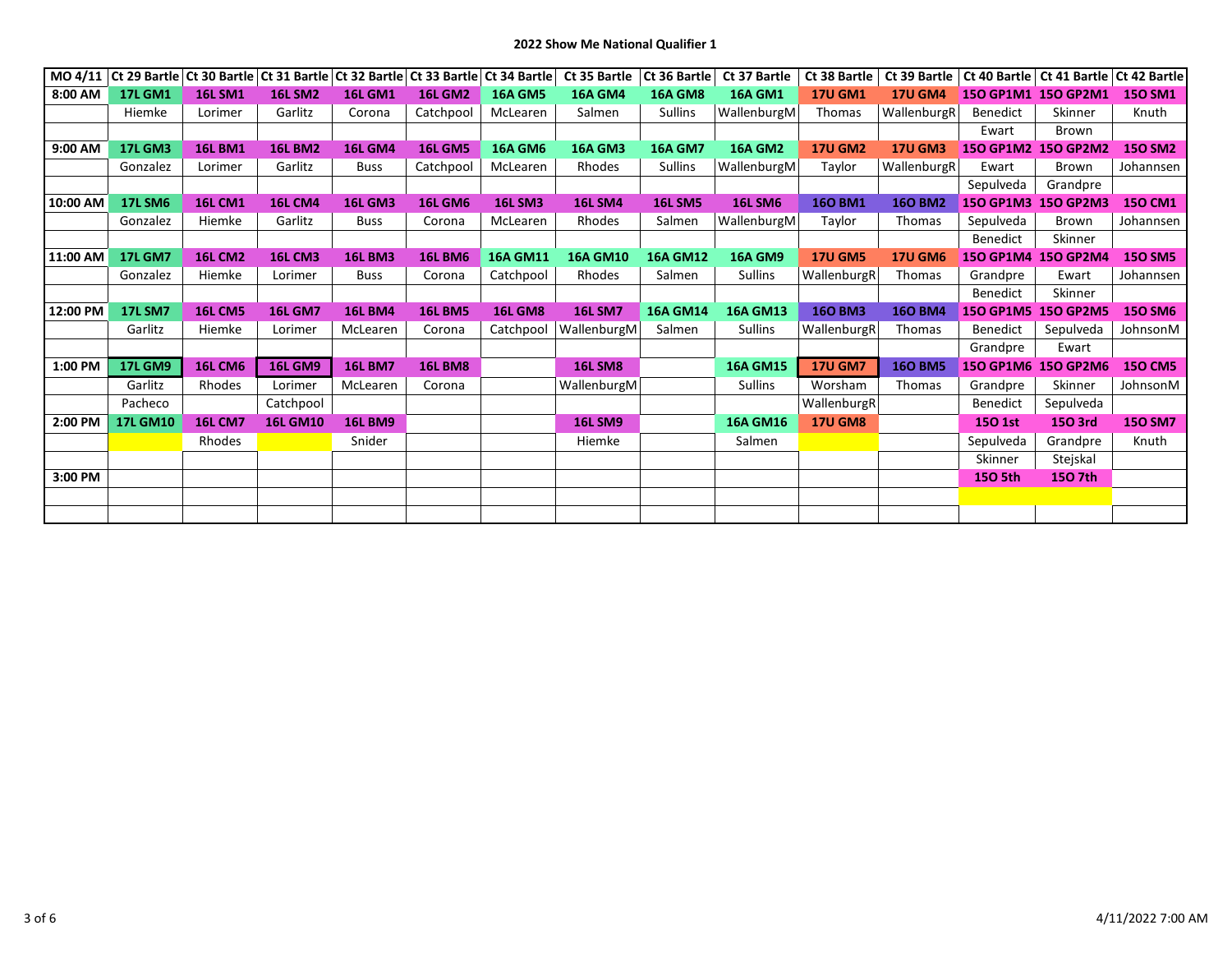## **2022 Show Me National Qualifier 1**

| MO 4/11  | Ct 43 Bartle   | Ct 44 Bartle     | Ct 45 Bartle     |                 |                  | Ct 46 Bartle Ct 47 Bartle Ct 48 Bartle Ct 49 Bartle Ct 50 Bartle Ct 51 Bartle Ct 52 Bartle Ct 53 Bartle Ct 54 Bartle Ct 55 Bartle |                 |                  |                               |                     |                 |                 |                 | Ct 56 Bartle    |
|----------|----------------|------------------|------------------|-----------------|------------------|-----------------------------------------------------------------------------------------------------------------------------------|-----------------|------------------|-------------------------------|---------------------|-----------------|-----------------|-----------------|-----------------|
| 8:00 AM  | <b>150 SM4</b> | <b>170 GP1M1</b> | <b>170 GP2M1</b> | <b>17A GM1</b>  |                  | 160 GP1M1 160 GP2M1                                                                                                               | <b>17A GM2</b>  | <b>17A GM3</b>   | <b>17A SM1</b>                | <b>17A SM3</b>      | <b>16U GM1</b>  | <b>16U GM2</b>  | <b>16U GM3</b>  | <b>16U GM4</b>  |
|          | Hutson         | Messer           | VandermeerJ      | JohnsonM        | Werner           | Rastok                                                                                                                            | Stejskal        | OrtizF           | WelchM                        | Duncan              | Gubbels         | Baker           | Routsong        | Veitenheimer    |
|          |                | Padilla          | Stanley          |                 | Gilliam          | Becker                                                                                                                            |                 |                  |                               |                     |                 |                 |                 |                 |
| 9:00 AM  | <b>150 SM3</b> | <b>170 GP1M2</b> | <b>170 GP2M2</b> | <b>17A GM4</b>  |                  | 160 GP1M2 160 GP2M2                                                                                                               | <b>17A GM6</b>  | <b>17A GM7</b>   | <b>17A SM2</b>                | <b>17A GM5</b>      | <b>16U SM1</b>  | <b>16U SM2</b>  | <b>16U BM1</b>  | <b>16U BM2</b>  |
|          | Hutson         | Padilla          | Stanley          | JohnsonM        | Gilliam          | <b>Becker</b>                                                                                                                     | Garcia          | OrtizF           | WelchM                        | Matabire            | Gubbels         | Baker           | Dye             | Veitenheimer    |
|          |                | Rogers           | VandermeerJ      |                 | Livingston       | Rastok                                                                                                                            |                 |                  |                               |                     |                 |                 |                 |                 |
| 10:00 AM | <b>150 CM2</b> | <b>170 GP1M3</b> | <b>170 GP2M3</b> | <b>17A SM7</b>  | <b>160 GP1M3</b> | <b>160 GP2M3</b>                                                                                                                  | <b>17A SM4</b>  | <b>17A SM5</b>   | <b>17A SM6</b>                | 17A DIBM1           | <b>16U GM5</b>  | <b>16U GM6</b>  | <b>16U GM7</b>  | <b>16U GM8</b>  |
|          | Knuth          | Rogers           | Vandermeer.      | JohnsonM        | Livingston       | Rastok                                                                                                                            | Garcia          | Stejskal         | WelchM                        | Matabire            | Duncan          | Baker           | Dye             | Routsong        |
|          |                | Messer           | Stanley          |                 | Werner           | <b>Becker</b>                                                                                                                     |                 |                  |                               |                     |                 |                 |                 |                 |
| 11:00 AM | <b>150 CM3</b> | <b>170 GP1M4</b> | <b>170 GP2M4</b> | <b>17A GM8</b>  | <b>160 GP1M4</b> | <b>160 GP2M4</b>                                                                                                                  | <b>17A GM9</b>  |                  | 17A DIAM1 17A DIAM2 17A DIBM2 |                     | <b>16U SM3</b>  | <b>16U SM4</b>  | <b>16U SPM1</b> | 16U SPM2        |
|          | Knuth          | Messer           | Stanley          | Hutson          | Werner           | <b>Becker</b>                                                                                                                     | Garcia          | Stejskal         | OrtizF                        | Matabire            | Duncan          | Gubbels         | Dye             | Routsong        |
|          |                | Rogers           | Padilla          |                 | Livingston       | Gilliam                                                                                                                           |                 |                  |                               |                     |                 |                 |                 |                 |
| 12:00 PM | <b>150 CM4</b> | <b>170 GP1M5</b> | <b>170 GP2M5</b> | <b>17A SM8</b>  |                  | 160 GP1M5 160 GP2M5                                                                                                               | <b>17A SM9</b>  |                  | 17A DIAM3 17A DIAM4           | <b>16U 5th</b>      | <b>16U GM9</b>  | <b>16U GM10</b> | <b>16U BM3</b>  | <b>16U BM4</b>  |
|          | Knuth          | Taylor           | Padilla          | Hutson          | Gard             | Gilliam                                                                                                                           | WelchM          | Stejskal         | OrtizF                        |                     | Duncan          | Gubbels         | Le              | Routsong        |
|          |                | Messer           | VandermeerJ      |                 | Werner           | Rastok                                                                                                                            |                 |                  |                               |                     |                 |                 |                 |                 |
| 1:00 PM  | <b>150 CM6</b> | <b>170 GP1M6</b> | <b>170 GP2M6</b> |                 |                  | 17A GM10 16O GP1M6 16O GP2M6                                                                                                      | <b>17A SM10</b> | <b>17A DIAM5</b> | <b>17A DIBM3</b>              | 16U 5thM2           | <b>16U GM11</b> |                 | <b>16U SPM3</b> | 16U SPM4        |
|          | Johannsen      | Stanley          | Rogers           | Hutson          | Livingston       | Rastok                                                                                                                            | WelchM          | <b>Fosselius</b> | Garcia                        |                     | Matabire        |                 | Le              | Dye             |
|          |                | Taylor           | Padilla          | Gonzalez        | Gard             | Gilliam                                                                                                                           |                 |                  |                               |                     | Becker          |                 |                 |                 |
| 2:00 PM  | <b>150 CM7</b> | 170 1st          | 170 3rd          | <b>17A GM11</b> | <b>160 1st</b>   | 16O 3rd                                                                                                                           |                 |                  |                               | 17A DIBM4 16U 5thM3 | <b>16U GM12</b> |                 | <b>16U SM5</b>  | <b>16U SPM5</b> |
|          | Johannsen      | VandermeerJ      | Taylor           |                 | Messer           | Ewart                                                                                                                             |                 |                  | Garcia                        |                     |                 |                 | <b>Norris</b>   | Dye             |
|          |                | Werner           | Rogers           |                 | Livingston       | Rodriguez                                                                                                                         |                 |                  |                               |                     |                 |                 |                 |                 |
| 3:00 PM  |                | 170 7th          | 170 5th          |                 | 160 5th          | 160 7th                                                                                                                           |                 |                  |                               |                     |                 |                 |                 |                 |
|          |                |                  |                  |                 |                  |                                                                                                                                   |                 |                  |                               |                     |                 |                 |                 |                 |
|          |                |                  |                  |                 |                  |                                                                                                                                   |                 |                  |                               |                     |                 |                 |                 |                 |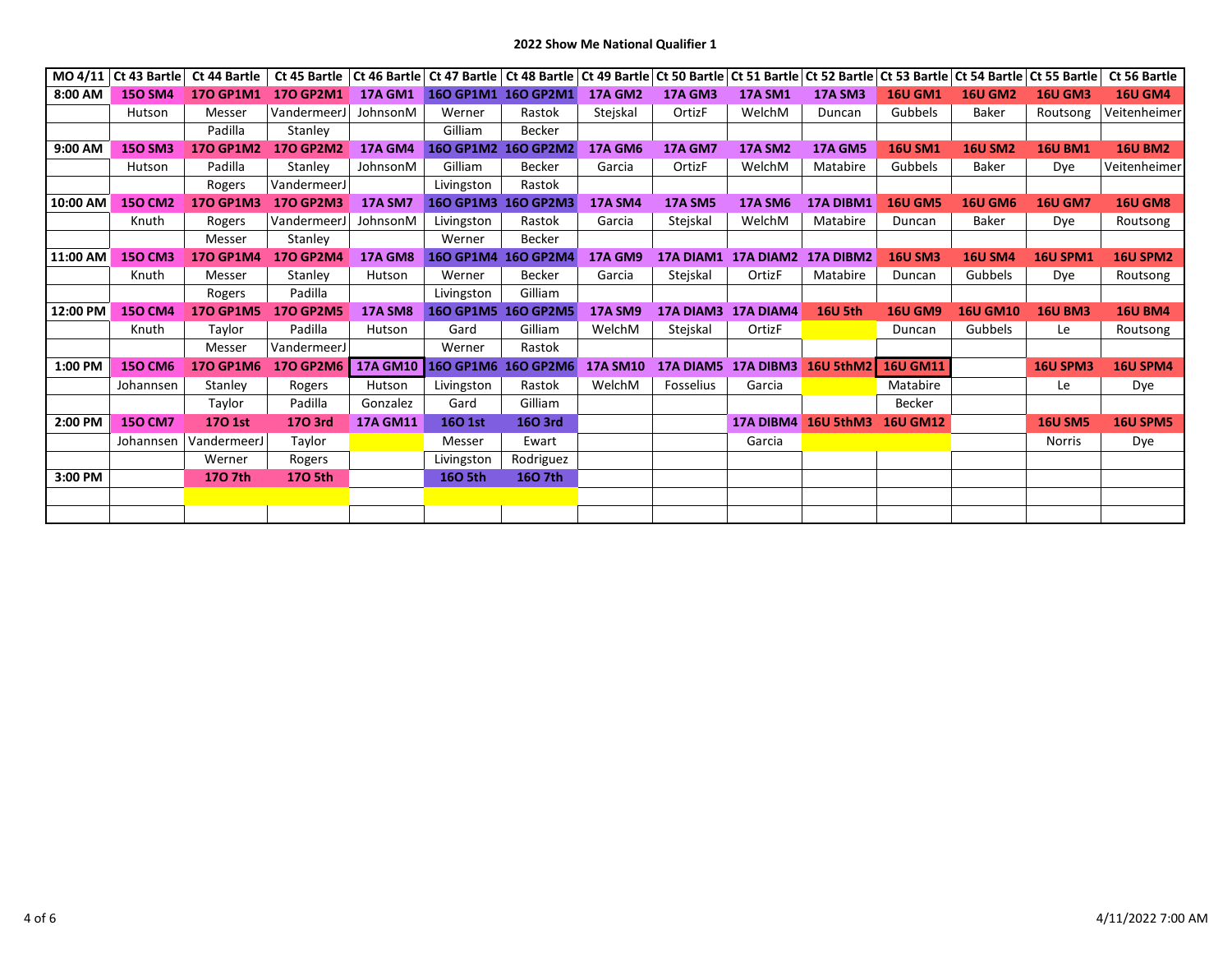| MO 4/11  | Ct 57 Bartle    | Ct 58 Bartle    |                 |                 |                | Ct 59 Bartle Ct 60 Bartle Ct 61 Bartle Ct 62 Bartle | Ct 63 Municipal | Ct 64 Municipal | Ct 65 Municipal | Ct 66 Municipal |
|----------|-----------------|-----------------|-----------------|-----------------|----------------|-----------------------------------------------------|-----------------|-----------------|-----------------|-----------------|
| 8:00 AM  | <b>16A SM2</b>  | <b>16A SM7</b>  | <b>16U DM1</b>  | <b>16U EMM1</b> | <b>16A SM6</b> | <b>16A SM3</b>                                      |                 | <b>15U JDM1</b> | <b>15U EMM1</b> |                 |
|          | Waldman         | Le              | WhiteL          | Willamon        | <b>Branin</b>  | Fosselius                                           |                 | Munsterman      | Garner          |                 |
|          |                 |                 |                 |                 |                |                                                     |                 |                 |                 |                 |
| 9:00 AM  | <b>16A SM1</b>  | <b>16A SM8</b>  | <b>16U JDM1</b> | 16U EMM2        | <b>16A SM5</b> | <b>16A SM4</b>                                      | <b>15U SPM1</b> | 15U SPM2        | <b>15U SPM3</b> | 15U SPM4        |
|          | Waldman         | Le              | Dill            | Willamon        | <b>Branin</b>  | <b>Fosselius</b>                                    | Shrum           | <b>Sharples</b> | Garner          | Chapman         |
|          |                 |                 |                 |                 |                |                                                     |                 |                 |                 |                 |
| 10:00 AM | <b>16A SM10</b> | <b>16A SM11</b> | <b>16U DM2</b>  | <b>16U DM3</b>  | <b>150 BM1</b> | <b>150 BM2</b>                                      | 15U JDM3        | 15U JDM2        | 15U JDM4        | 15U JDM5        |
|          | Waldman         | Le              | Dill            | WhiteL          | <b>Branin</b>  | Fosselius                                           | Shrum           | <b>Sharples</b> | Munsterman      | Chapman         |
|          |                 |                 |                 |                 |                |                                                     |                 |                 |                 |                 |
| 11:00 AM | <b>16A SM9</b>  | <b>16A SM12</b> | 16U JDM2        | <b>16U EMM3</b> | <b>150 BM3</b> | <b>150 BM6</b>                                      | <b>15U EMM3</b> | <b>15U EMM4</b> | <b>15U EMM2</b> | <b>15U EMM5</b> |
|          | Waldman         | Veitenheimer    | Dill            | WhiteL          | Willamon       | Fosselius                                           | Garner          | Sharples        | Munsterman      | Chapman         |
|          |                 |                 |                 |                 |                |                                                     |                 |                 |                 |                 |
| 12:00 PM |                 | <b>16A SM13</b> | 16U JDM3        | <b>16U DM4</b>  | <b>150 BM4</b> | <b>150 BM5</b>                                      | <b>15U SPM5</b> | <b>15U SPM6</b> | 15U JDM6        | <b>15U JDM7</b> |
|          |                 | Veitenheimer    | Dill            | WhiteL          | Willamon       | <b>Branin</b>                                       | Garner          | Sharples        | Munsterman      | Shrum           |
|          |                 |                 |                 |                 |                |                                                     |                 |                 |                 |                 |
| 1:00 PM  |                 | <b>16A SM14</b> | <b>16U JDM4</b> | <b>16U EMM4</b> | <b>150 BM7</b> | <b>150 BM8</b>                                      | 15U SPM7        | <b>15U EMM6</b> | <b>15U EMM7</b> | 15U JDM8        |
|          |                 | Veitenheimer    | Dill            | WhiteL          | Willamon       | <b>Branin</b>                                       | Garner          | Chapman         | Munsterman      | Shrum           |
|          |                 |                 |                 |                 |                |                                                     |                 |                 |                 |                 |
| 2:00 PM  |                 | <b>16A SM15</b> | <b>16U BM5</b>  |                 | <b>150 BM9</b> |                                                     |                 | <b>15U EMM8</b> |                 |                 |
|          |                 | Routsong        | Gunter          |                 | Aston          |                                                     |                 | Chapman         |                 |                 |
|          |                 |                 |                 |                 |                |                                                     |                 |                 |                 |                 |
| 3:00 PM  |                 |                 |                 |                 |                |                                                     |                 |                 |                 |                 |
|          |                 |                 |                 |                 |                |                                                     |                 |                 |                 |                 |
|          |                 |                 |                 |                 |                |                                                     |                 |                 |                 |                 |